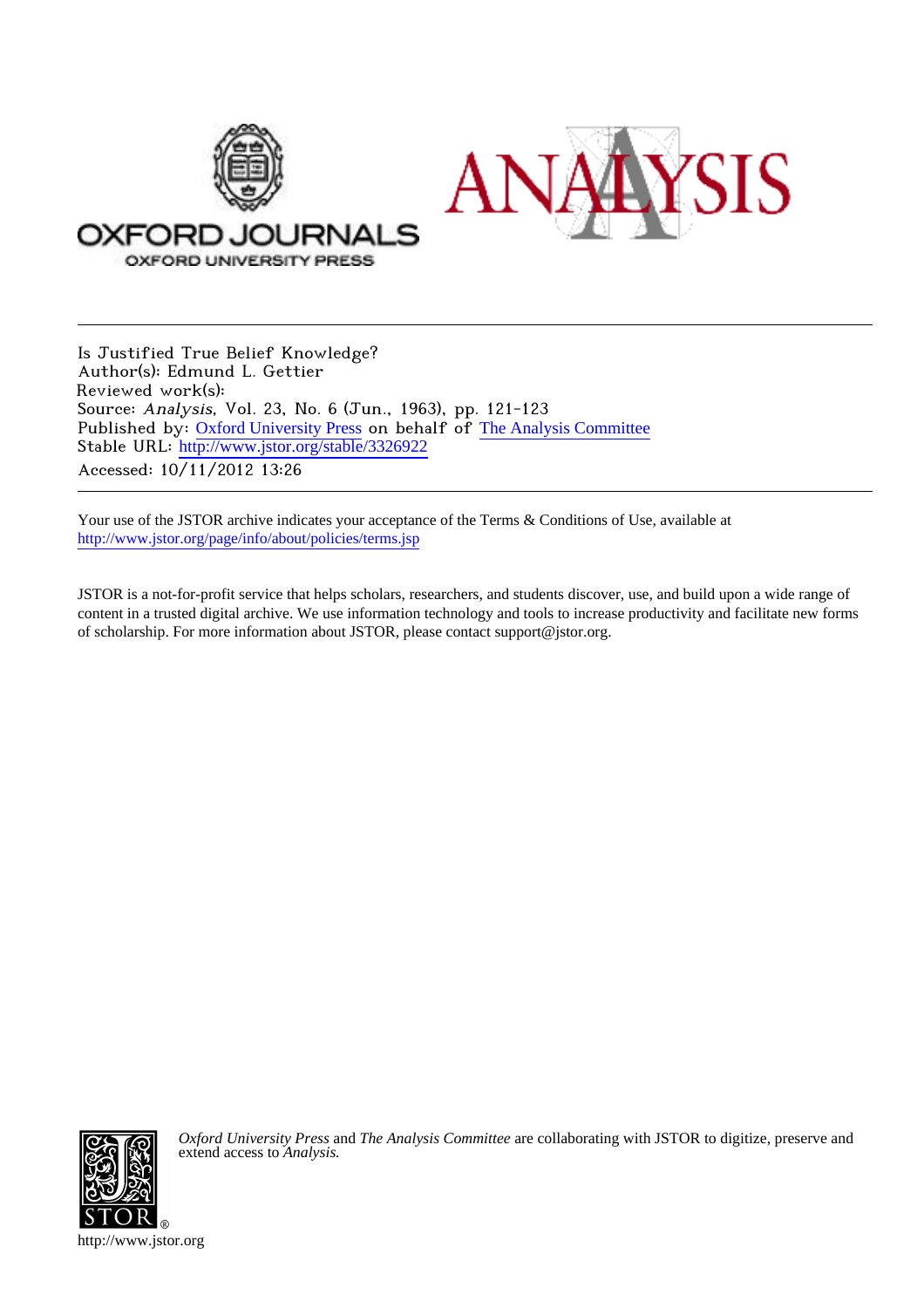#### **IS JUSTIFIED TRUE BELIEF KNOWLEDGE?**

### **By EDMUND L. GETTIER**

**V ARIOUS attempts have been made in recent years to state necessary and sufficient conditions for someone's knowing a given proposition. The attempts have often been such that they can be stated in a form similar to the following:'** 

- **(a) S knows that P IFF (i) P is true,** 
	-
	- **(ii) S believes that P, and**
	- **(iii) S is justified in believing that P.**

**For example, Chisholm has held that the following gives the necessary and sufficient conditions for knowledge:2** 

**(b) S knows that P IFF (i) S accepts P, (ii) S has adequate evidence for P, and (iii) P is true.** 

**Ayer has stated the necessary and sufficient conditions for knowledge as follows :** 

- **(c) S knows that P IFF (i) P is true,** 
	-
	- **(ii) S is sure that P is true, and**
	- **(iii) S has the right to be sure that P is true.**

**I shall argue that (a) is false in that the conditions stated therein do not constitute a siftcient condition for the truth of the proposition that S knows that P. The same argument will show that (b) and (c) fail if**  'has adequate evidence for ' or ' has the right to be sure that ' is sub**stituted for 'is justified in believing that' throughout.** 

**I shall begin by noting two points. First, in that sense of' justified' in which S's being justified in believing P is a necessary condition of S's knowing that P, it is possible for a person to be justified in believing a proposition that is in fact false. Secondly, for any proposition P, if S is justified in believing P, and P entails Q, and S deduces Q from P and accepts Q as a result of this deduction, then S is justified in believing Q. Keeping these two points in mind, I shall now present two cases** 

**<sup>1</sup> Plato seems to be considering some such definition at Theaetetus 201, and perhaps accepting one at Meno 98.** 

**<sup>2</sup>Roderick M. Chisholm, Perceiving: a Philosophical Study, Cornell University Press (Ithaca, New York, 1957), p. 16.** 

**<sup>3</sup> A. J. Ayer, The Problem of Knowledge, Macmillan (London, 1956), p. 34.**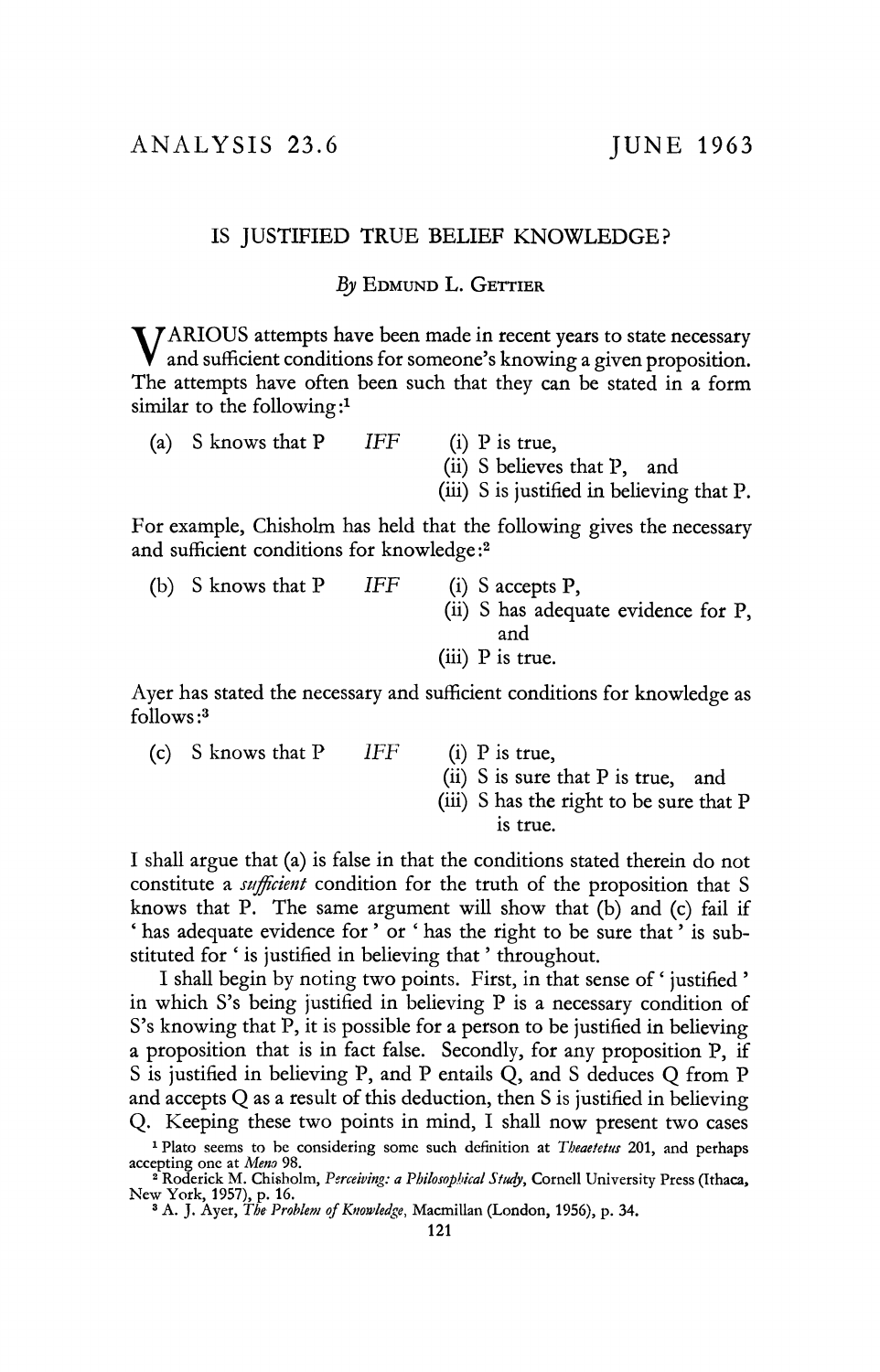# **122 ANALYSIS**

**in which the conditions stated in (a) are true for some proposition, though it is at the same time false that the person in question knows that proposition.** 

## **Case I:**

**Suppose that Smith and Jones have applied for a certain job. And suppose that Smith has strong evidence for the following conjunctive proposition:** 

**(d) Jones is the man who will get the job, and Jones has ten coins in his pocket.** 

**Smith's evidence for (d) might be that the president of the company assured him that Jones would in the end be selected, and that he, Smith, had counted the coins in Jones's pocket ten minutes ago. Proposition (d) entails:** 

**(e) The man who will get the job has ten coins in his pocket.** 

**Let us suppose that Smith sees the entailment from (d) to (e), and accepts (e) on the grounds of (d), for which he has strong evidence. In this case, Smith is clearly justified in believing that (e) is true.** 

**But imagine, further, that unknown to Smith, he himself, not Jones, will get the job. And, also, unknown to Smith, he himself has ten coins in his pocket. Proposition (e) is then true, though proposition (d), from which Smith inferred (e), is false. In our example, then, all of the**  following are true:  $(i)$  (e) is true,  $(ii)$  Smith believes that (e) is true, and **(iii) Smith is justified in believing that (e) is true. But it is equally clear that Smith does not know that (e) is true; for (e) is true in virtue of the number of coins in Smith's pocket, while Smith does not know how many coins are in Smith's pocket, and bases his belief in (e) on a count of the coins in Jones's pocket, whom he falsely believes to be the man who will get the job.** 

## **Case II:**

**Let us suppose that Smith has strong evidence for the following proposition:** 

**(f) Jones owns a Ford.** 

**Smith's evidence might be that Jones has at all times in the past within Smith's memory owned a car, and always a Ford, and that Jones has just offered Smith a ride while driving a Ford. Let us imagine, now, that Smith has another friend, Brown, of whose whereabouts he is totally ignorant. Smith selects three place-names quite at random, and constructs the following three propositions:** 

**(g) Either Jones owns a Ford, or Brown is in Boston;**